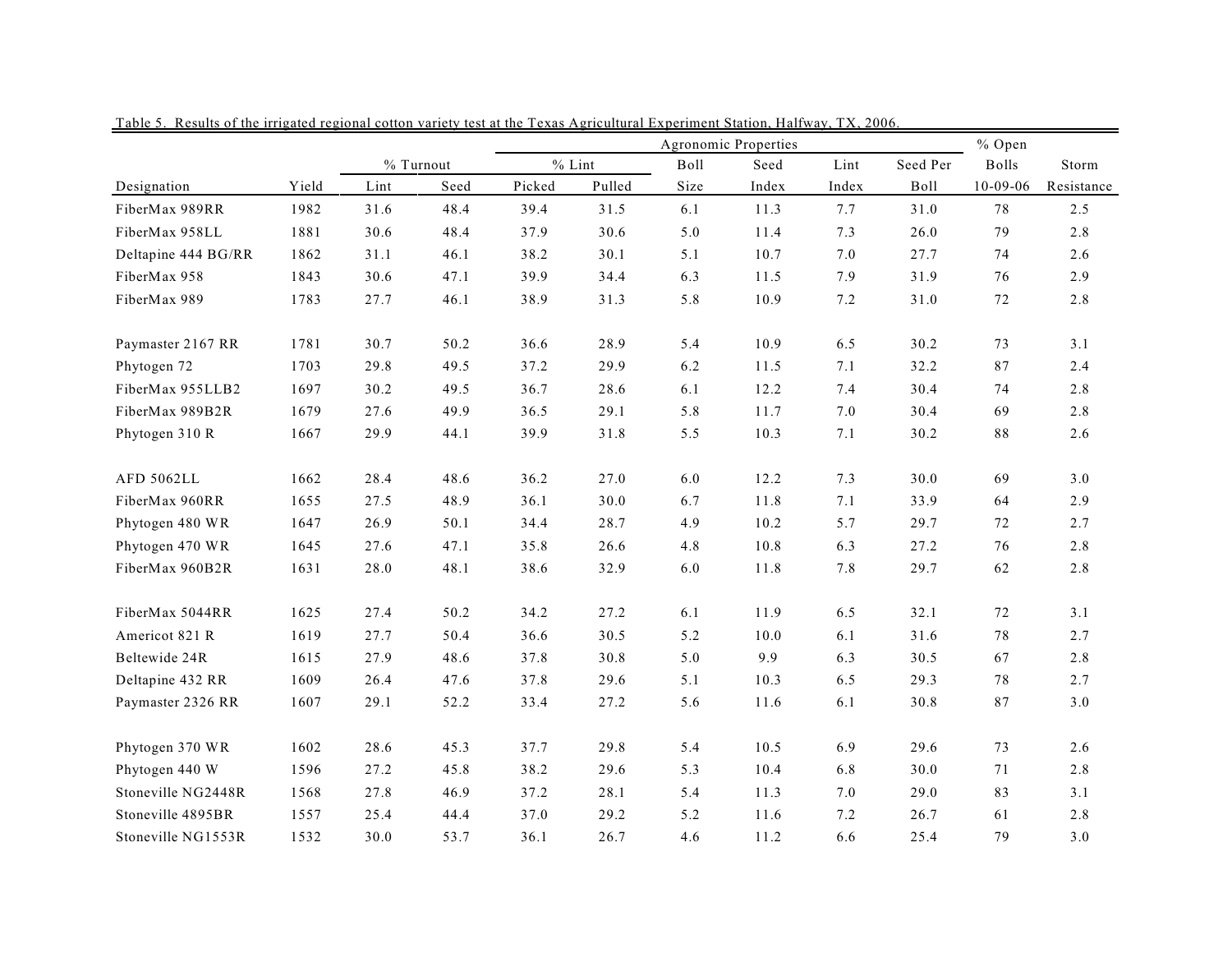|                     | Micro- |        | Uni-    |          | Elon-  | Leaf           |                        |                    | Color              | Loan   |         | Gross Loan Value per Acre |
|---------------------|--------|--------|---------|----------|--------|----------------|------------------------|--------------------|--------------------|--------|---------|---------------------------|
| Designation         | naire  | Length | formity | Strength | gation | Index          | $\mathbb{R}\mathrm{d}$ | $+b$               | Grade <sup>1</sup> | Value  | \$      | Rank                      |
| FiberMax 989RR      | 3.7    | 1.17   | 82.8    | 29.5     | 6.3    | $\mathfrak{Z}$ | 83.3                   | 7.3                | $21 - 1$           | 0.5745 | 1138.66 | $\mathbf{1}$              |
| FiberMax 958LL      | 3.9    | 1.23   | 83.2    | 29.5     | 6.0    | 3              | 83.4                   | 6.9                | $21 - 1, 21 - 2$   | 0.5830 | 1096.62 | $\overline{c}$            |
| Deltapine 444 BG/RR | 3.1    | 1.15   | 82.7    | 25.9     | 7.1    | 3              | 82.3                   | 7.4                | $21 - 1, 21 - 2$   | 0.5373 | 1000.45 | 6                         |
| FiberMax 958        | 4.0    | 1.19   | 83.3    | 30.2     | 5.9    | 3              | 82.6                   | 7.5                | $21 - 1, 21 - 2$   | 0.5860 | 1080.00 | 3                         |
| FiberMax 989        | 3.4    | 1.21   | 83.1    | 30.7     | 6.0    | $\mathfrak{Z}$ | 82.8                   | 7.5                | $21 - 1$           | 0.5663 | 1009.71 | $\overline{4}$            |
| Paymaster 2167 RR   | 4.1    | 1.06   | 83.0    | 27.5     | 8.6    | 3              | 80.3                   | 7.5                | $31 - 1$           | 0.5435 | 967.97  | $\tau$                    |
| Phytogen 72         | 4.3    | 1.25   | 84.2    | 32.3     | 7.2    | 3              | 80.7                   | 8.3                | $21 - 1, 21 - 2$   | 0.5915 | 1007.32 | 5                         |
| FiberMax 955LLB2    | 3.4    | 1.23   | 82.4    | 27.0     | 6.1    | 3              | 83.1                   | 7.4                | $21-1$             | 0.5528 | 938.10  | $1\,0$                    |
| FiberMax 989B2R     | 3.4    | 1.19   | 82.9    | 29.1     | 6.1    | 3              | 81.7                   | 8.1                | $21 - 1$           | 0.5595 | 939.40  | 9                         |
| Phytogen 310 R      | 3.2    | 1.11   | 82.5    | 26.9     | 7.0    | 3              | 81.3                   | $\boldsymbol{8.0}$ | $21 - 1, 21 - 2$   | 0.5398 | 899.85  | 16                        |
| AFD 5062LL          | 3.9    | 1.12   | 82.5    | 28.7     | 7.1    | $\overline{4}$ | 79.8                   | 6.6                | $31 - 2$           | 0.5520 | 917.42  | 12                        |
| FiberMax 960RR      | 2.8    | 1.18   | 81.3    | 28.6     | 5.6    | 3              | 83.3                   | 7.6                | $11 - 2, 21 - 1$   | 0.5168 | 855.30  | 23                        |
| Phytogen 480 WR     | 3.5    | 1.18   | 83.9    | 26.9     | 8.0    | $\overline{4}$ | 79.8                   | 7.6                | $31 - 1$           | 0.5543 | 912.93  | 13                        |
| Phytogen 470 WR     | 3.7    | 1.15   | 82.9    | 25.4     | 8.5    | 3              | 79.5                   | 8.4                | $21 - 2, 31 - 1$   | 0.5715 | 940.12  | 8                         |
| FiberMax 960B2R     | 2.8    | 1.20   | 81.9    | 29.5     | 5.6    | $\sqrt{2}$     | 81.1                   | 7.8                | $21 - 1, 31 - 1$   | 0.5173 | 843.72  | 26                        |
| FiberMax 5044RR     | 3.5    | 1.15   | 82.0    | 23.4     | 8.5    | 3              | 82.9                   | 7.6                | $21-1$             | 0.5455 | 886.44  | 21                        |
| Americot 821 R      | 3.5    | 1.13   | 82.1    | 26.4     | 7.7    | 3              | 81.7                   | 7.8                | $21 - 1, 31 - 1$   | 0.5545 | 897.74  | 17                        |
| Beltewide 24R       | 3.5    | 1.13   | 82.4    | 27.1     | 7.7    | 3              | 83.7                   | 7.3                | $21 - 1$           | 0.5608 | 905.69  | 14                        |
| Deltapine 432 RR    | 3.4    | 1.15   | 83.6    | 25.1     | 8.1    | 3              | 81.6                   | 7.6                | $21 - 2$           | 0.5560 | 894.60  | 19                        |
| Paymaster 2326 RR   | 4.2    | 1.09   | 83.4    | 27.4     | 7.8    | 3              | 81.2                   | 7.8                | $21 - 2$           | 0.5600 | 899.92  | 15                        |
| Phytogen 370 WR     | 3.2    | 1.12   | 81.5    | 25.0     | 7.3    | 3              | 81.4                   | 8.2                | $21 - 1$           | 0.5293 | 847.94  | 25                        |
| Phytogen 440 W      | 3.7    | 1.16   | 82.7    | 26.6     | 8.3    | 3              | 80.2                   | 8.3                | $21 - 1, 31 - 1$   | 0.5768 | 920.57  | 11                        |
| Stoneville NG2448R  | 3.8    | 1.14   | 83.8    | 30.4     | 7.2    | 3              | 81.8                   | 7.6                | $21 - 1, 31 - 1$   | 0.5725 | 897.68  | $1\,8$                    |
| Stoneville 4895BR   | 3.3    | 1.11   | 82.1    | 26.0     | 7.0    | 3              | 80.4                   | 8.5                | $21 - 1, 21 - 2$   | 0.5595 | 871.14  | 22                        |
| Stoneville NG1553R  | 3.8    | 1.18   | 83.0    | 29.0     | 7.7    | 3              | 82.7                   | 7.1                | $21 - 2, 31 - 1$   | 0.5820 | 891.62  | 20                        |

Table 5A. Results of the irrigated regional cotton variety test at the Texas Agricultural Experiment Station, Halfway, TX, 2006.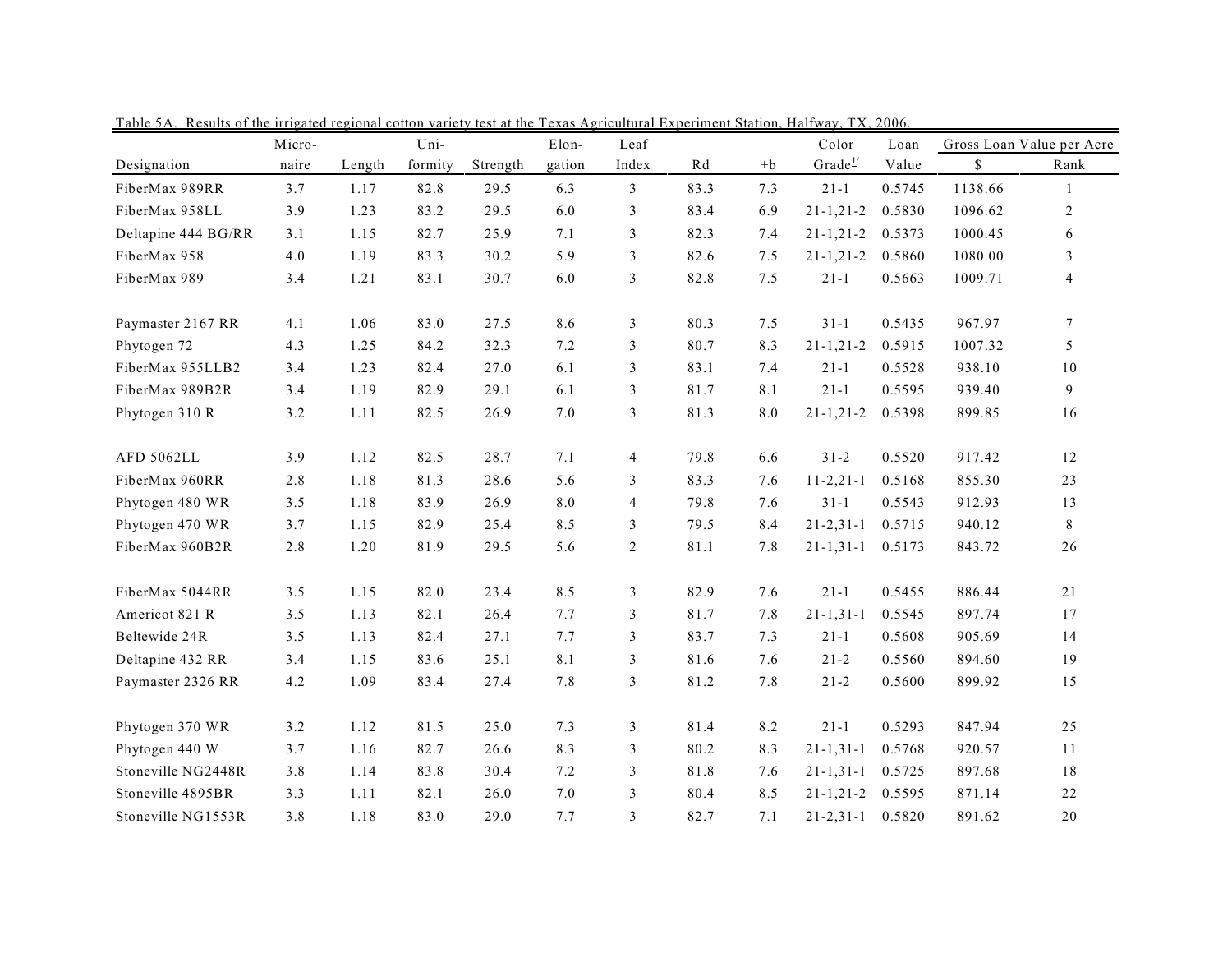| Table 5A. Cont.         |            |             |             |             |            |                |             |               |                     |                           |        |      |
|-------------------------|------------|-------------|-------------|-------------|------------|----------------|-------------|---------------|---------------------|---------------------------|--------|------|
|                         | Micro-     | Uni-        |             | Elon-       | Leaf       |                |             | Color<br>Loan |                     | Gross Loan Value per Acre |        |      |
| Designation             | naire      | Length      | formity     | Strength    | gation     | Index          | Rd          | $+b$          | Grade $\frac{1}{2}$ | Value                     | S.     | Rank |
| Deltapine 555 BG/RR     | 2.9        | 1.15        | 80.5        | 24.8        | 6.4        | 3              | 83.4        | 8.1           | $11 - 1, 11 - 2$    | 0.5093                    | 749.69 | 30   |
| Paymaster 2266 RR       | 4.2        | 1.11        | 83.0        | 26.8        | 8.0        | 3              | 81.5        | 7.8           | $21 - 1, 21 - 2$    | 0.5815                    | 850.15 | 24   |
| <b>AFD 3511RR</b>       | 4.2        | 1.13        | 82.7        | 28.5        | 6.8        | 3              | 81.3        | 7.8           | $21 - 2, 31 - 1$    | 0.5780                    | 839.26 | 27   |
| Paymaster 2280<br>BG/RR | 3.3        | 1.15        | 82.6        | 30.0        | 7.3        | 4              | 81.8        | 7.3           | $21 - 2, 31 - 1$    | 0.5350                    | 731.88 | 31   |
| All-Tex Excess RR       | 3.5        | 1.16        | 82.5        | 30.6        | 7.6        | 3              | 81.2        | 7.6           | $21 - 2, 31 - 1$    | 0.5698                    | 778.92 | 28   |
| All-Tex Atlas RR        | 4.5        | 1.05        | 82.6        | 28.7        | 7.7        | 3              | 81.1        | 7.7           | $21 - 2$            | 0.5338                    | 721.16 | 32   |
| Dyna-Gro OA265 BR       | 3.5        | 1.22        | 84.4        | 33.5        | 6.5        | $\overline{2}$ | 82.1        | 7.5           | $21 - 1, 21 - 2$    | 0.5768                    | 778.10 | 29   |
| Bronco 141              | 3.5        | 1.16        | 82.4        | 27.8        | 6.9        | 3              | 82.3        | 7.5           | $21 - 1, 31 - 1$    | 0.5618                    | 683.71 | 33   |
| Mean<br>$C.V.$ %        | 3.6<br>7.9 | 1.15<br>1.5 | 82.7<br>0.9 | 30.0<br>4.8 | 7.1<br>4.9 | 3<br>11.8      | 81.7<br>0.7 | 7.6<br>2.8    |                     | 0.5570<br>3.5             |        |      |
| $LSD$ 0.05              | 0.5        | 0.03        | 1.3         | 2.3         | 0.6        |                | 0.9         | 0.4           |                     | 0.0332                    |        |      |

 $\frac{1}{2}$  Fiber quality determinations are made on samples from two reps. If the color grades from these two samples are identical, only one color grade is reported. If they are different, both are reported.